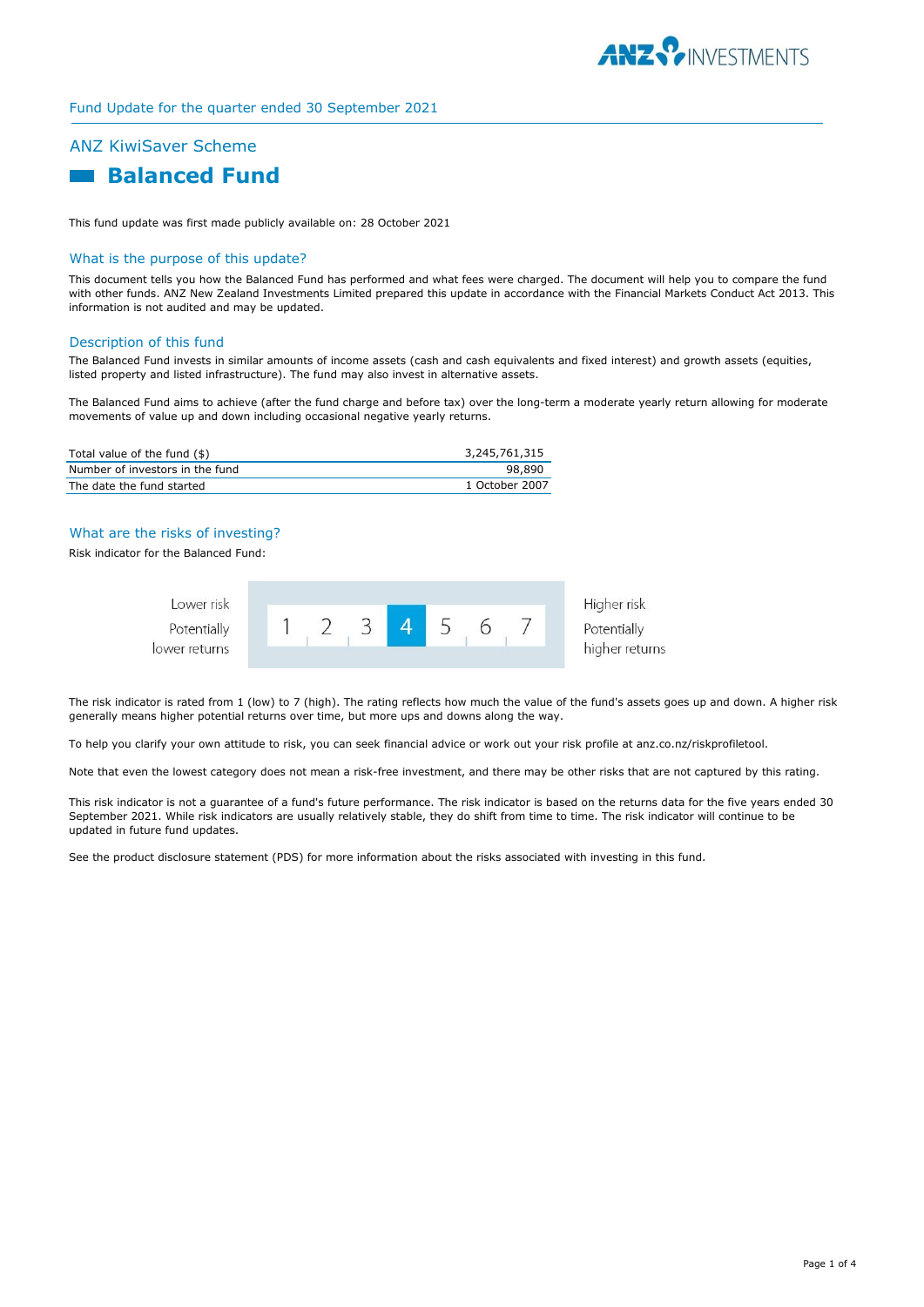# How has the fund performed?

|                                               | Average over past<br>five vears | Past vear |
|-----------------------------------------------|---------------------------------|-----------|
| Annual return                                 |                                 |           |
| (after deductions for charges and tax)        | 6.71%                           | 10.94%    |
| Annual return                                 |                                 |           |
| (after deductions for charges but before tax) | 7.68%                           | 11.97%    |
| Market index annual return                    |                                 |           |
| (reflects no deduction for charges and tax)   | 7.78%                           | 10.47%    |

The market index annual return is calculated using the target investment mix and the indices of each asset class.

Additional information about the market index is available in the statement of investment policy and objectives on the offer register at www.disclose-register.companiesoffice.govt.nz.



# **Annual return graph**

This shows the return after fund charges and tax for each of the last 10 years ending 31 March. The last bar shows the average annual return for the last 10 years, up to 30 September 2021.

**Important:** This does not tell you how the fund will perform in the future.

Returns in this update are after tax at the highest prescribed investor rate (PIR) of tax for an individual New Zealand resident. Your tax may be lower.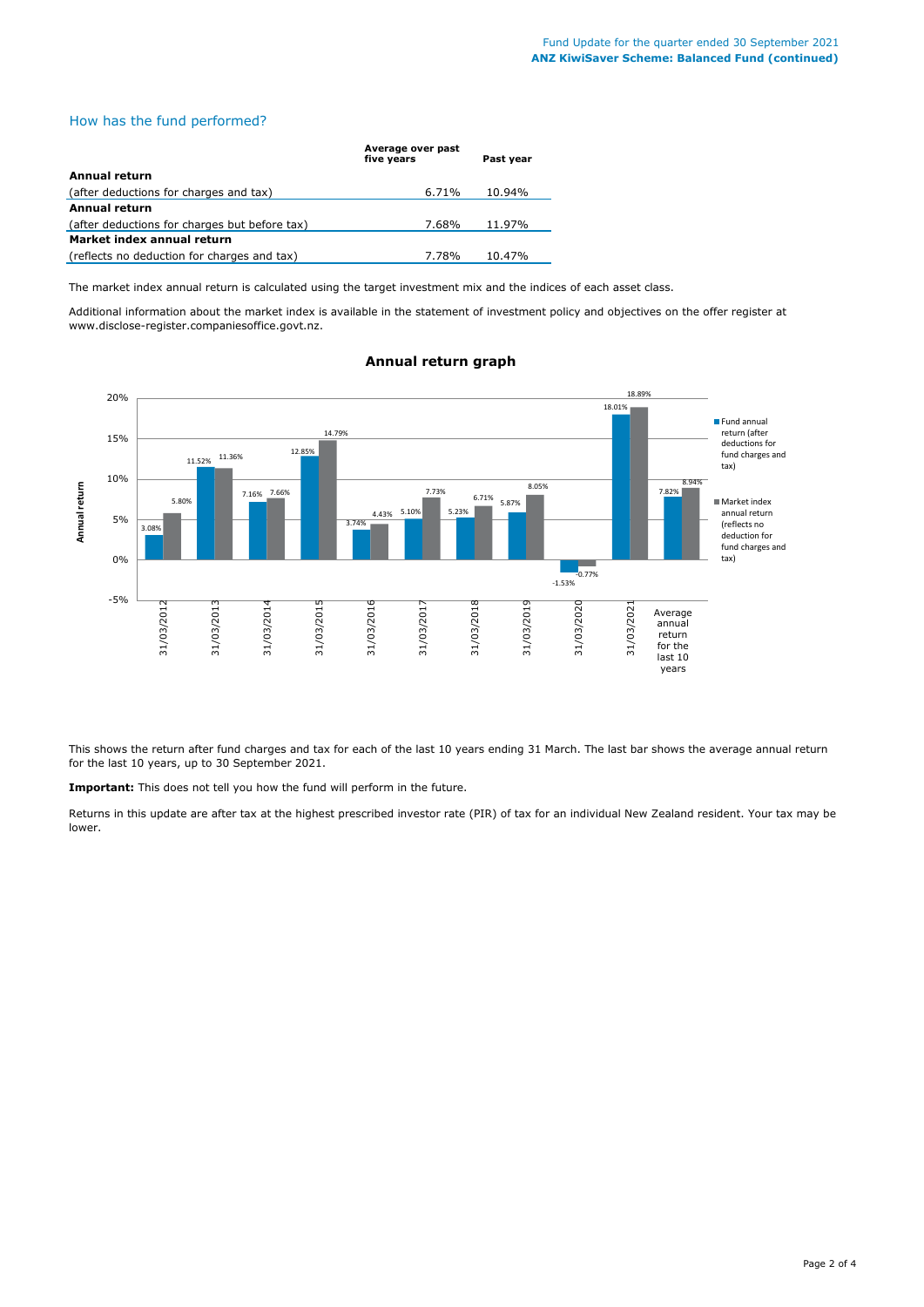#### What fees are investors charged?

Investors in the Balanced Fund are charged fund charges. In the year to 31 March 2021 these were:

|                                             | % of net asset value          |
|---------------------------------------------|-------------------------------|
| Total fund charges <sup>1</sup>             | 0.95%                         |
| Which are made up of:                       |                               |
| Total management and administration charges | 0.95%                         |
| Including:                                  |                               |
| Manager's basic fee                         | $0.90\%$                      |
| Other management and administration charges | 0.05%                         |
| <b>Total performance based fees</b>         | $0.00\%$                      |
|                                             | Dollar amount per<br>investor |
| <b>Other charges</b>                        |                               |
| Membership fee <sup>2</sup>                 | \$18                          |

Investors are not currently charged individual action fees for specific actions or decisions (for example, for withdrawing from or switching funds). See the PDS for more information about Scheme fees.

Small differences in fees and charges can have a big impact on your investment over the long term.

# Example of how this applies to an investor

Sarah had \$10,000 in the fund at the start of the year and did not make any further contributions. At the end of the year, Sarah received a return after fund charges were deducted of \$1,094 (that is 10.94% of her inital \$10,000). Sarah also paid \$18 in other charges. This gives Sarah a total gain after tax of \$1,076 for the year.

#### What does the fund invest in?

**Actual investment mix<sup>3</sup> Target investment mix<sup>3</sup>**

This shows the types of assets that the fund invests in. This shows the mix of assets that the fund generally intends to invest in.